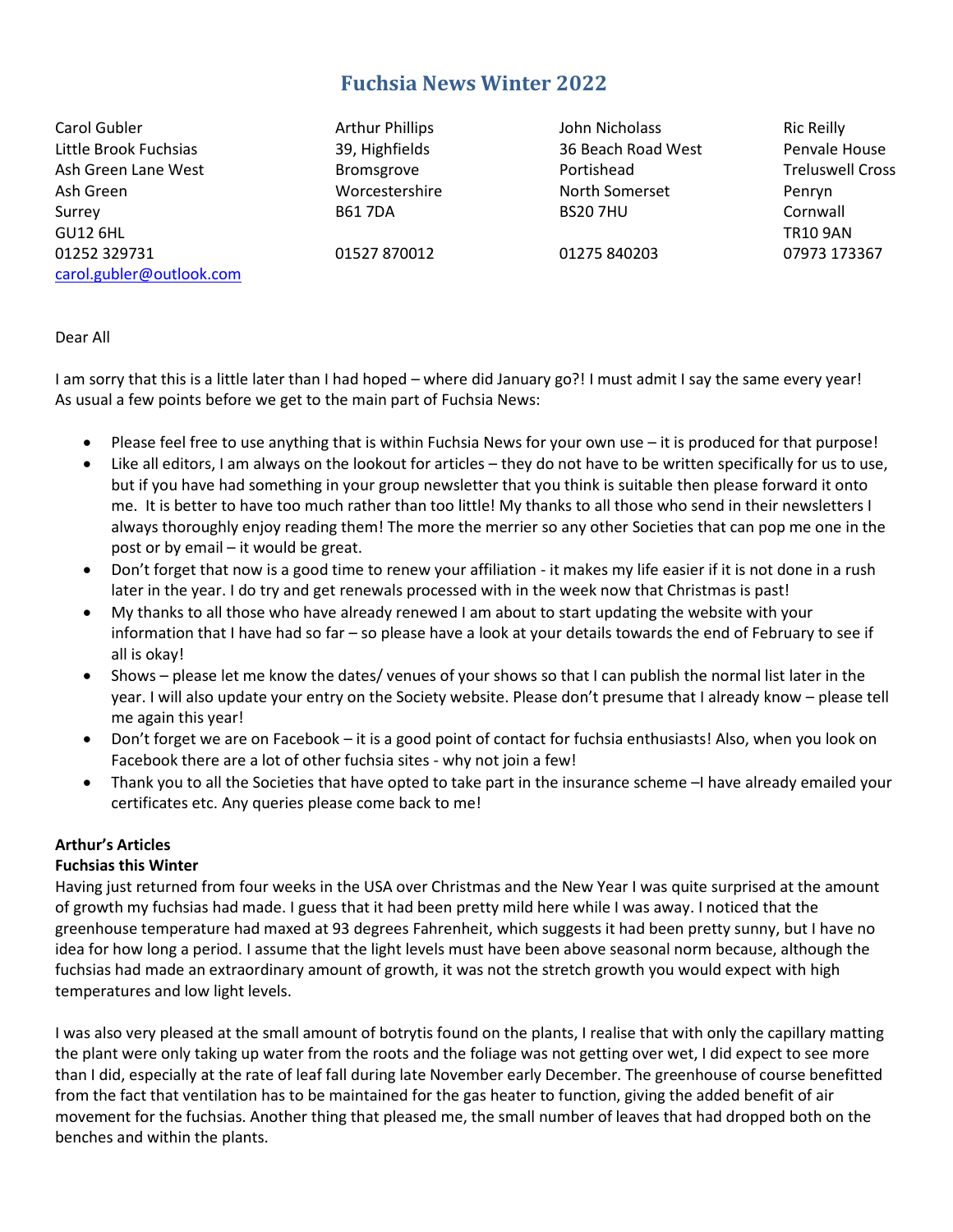Leaving the fuchsias for that amount of time gives me problems about when to take cuttings so I took a chance and took a batch just before we left, leaving them on the bench taking up water from the capillary matting with no bottom heat (I have not used bottom heat for my cuttings for twenty odd years.) and lost no more than I would have done if I had been at home, although I have not at the time of writing this got around to potting any of them up, they have all successfully rooted.

With the prolific amount of good fresh strong growth, I should have plenty of good cutting material if I can find time to take any, because the amount of growth made means the priority is cutting back the fuchsias to prevent them growing into one another, because I lack space on the benches. Even in this cold temperature I am having to carry a small number of fuchsias out during the day so that I have room to work. This of course as well as giving me working space also hardens off the fuchsias.

#### **Overwintering in the USA:**

When we arrived in the USA just before Christmas Nancy's Sister was very anxious about her fuchsias as she had seen forecasts of temperatures in the region of minus 8 to minus 10 centigrade. The hardy fuchsias and there are a lot, had been well mulched before we left in November, but to ease her worries, after putting up the Christmas lights, we added extra mulch of very, very well-rotted horse manure of which there is plenty and old straw.

The fuchsias in the greenhouse and it is a greenhouse of green fibreglass Nissan hut shaped. All of the stored fuchsias are grown in cedar wooden pots, so the roots have a natural insulation from the wood. They are stored within the greenhouse in a wooden trough the previous owners used to grow potatoes, this trough is constructed with one-inchthick boards, it is about two feet from the ground and eighteen inches from the side of the greenhouse. In between the wooden pots we put scrunched up newspaper, covering them with two layers of horticultural fleece. Despite reassurances that they would survive ok still she worried, to the extent of going out to purchase a backup 3Kw electric heater in case the original one failed. (Electricity is the only source of heating anywhere).



The Greenhouse USA The troughs in the greenhouse USA

Christmas Eve it snowed slightly, Christmas day it snowed a lot, depositing a layer of eighteen inches of snow which lasted for three weeks. During that time the temperatures did drop to minus eight degrees, but the hardies were well protected by the snow and so was the green house with a covering of eighteen inches of snow the temperature never dropped below freezing, and the back-up heater was never used.

#### **A little tale:**

At an Autumn Gathering a few years back one of the speakers was Trevor Strickland and, in his talk, he demonstrated how he cut back his species and encliandras for the winter. From his pruning's I rescued five pieces of off cuts, these being very short and only consisting of two nodes on each piece. The next day I potted these into a two inch square pot of my cutting mix with one node below soil level and the second one just above the compost. These were misted for a few days before we left to spend nearly five weeks in the Pacific Northwest United States. The only moisture during that period being what the pot took up from the capillary matting. I was very pleasantly surprised to find that four of the sticks had put out quite a substantial amount of top growth, these were ones around the outer rim, and during the next few days the centre stick started to produce growth. I then moved them on as one into a three inch pot and *could* take some cuttings of the excellent plant that is now evolving.

I did indeed take cuttings and still have the plant cutting of which are shaping quite well and with luck might make it onto the show bench in the catch all class this year. The plant was an inter specific *Shauna Lindsay* which has the looks of F. *denticulata.*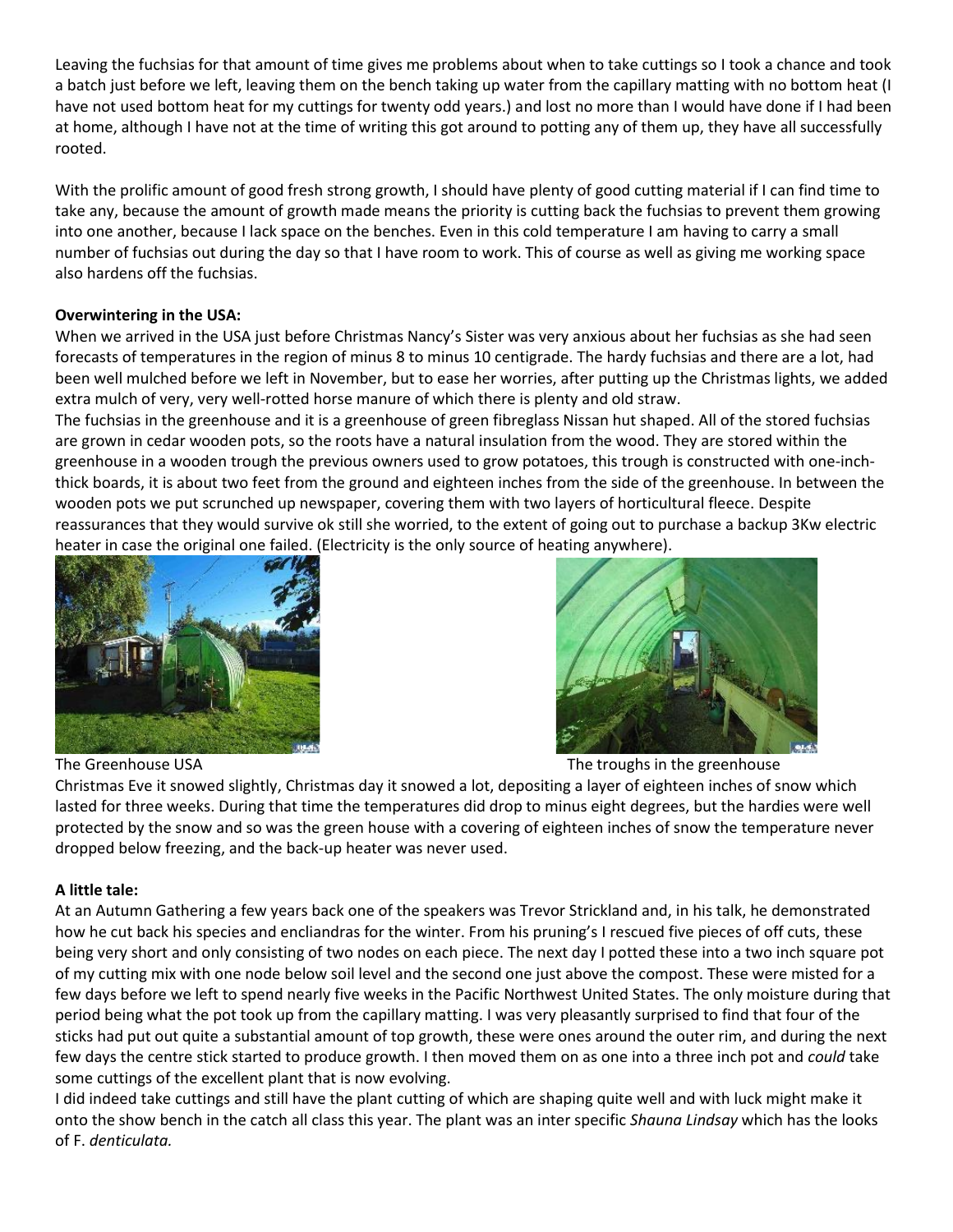The Moral is never refuse free gifts of fuchsia, and fuchsias will propagate from hard wood cuttings quite easily!



#### **Top Ten 2021**

Due to the reduced number of shows last year and the number of Societies that decided to hold displays rather than shows – as regular exhibitors and not grown show type plants etc. I have based this year's results purely on the BFS shows so they will give just a thin guideline on what was being grown for shows in 2021!

So, for the classes that include the 13cm, 15cm and any size pot the results were as follows, 1. Colin Dorrington, 2. Lyndon, 3. Anne Reid, 4. Lynne Patricia and 5. Angela King. Colin Dorrington has been around for several years but seems to have thrived in the conditions of last Summer. It is a white and lilac single bred by Keith Lawrence who ahs produced many fine plants in recent years. It is nice to see that for 2021 we have moved away from the pale pinks and whites that dominated the show benches for quite a few years!

Moving onto the results for the 9 and 10 cm pots – generally for these classes the plants have small flowers and are short jointed! 1. Anne Reid, 2. Shatzy B, 3. Colin Dorrington, 4. Lyndon and 5. Angela King. Similar plants as again ti was a year that was good for them. However, I was delighted to see Shatzy B doing so well as it was bred by the late Ray Birt, who was a great grower and breeder of these small flowered and grown fuchsias!

Finally, the results from the hanging pot, full and half basket classes – sadly the entries were down on these classes in the shows last year – a combination of the weather and that they take up a lot of room in a car going to a show! However, the results were much as a I would have expected with Waveney Gem, Putt's Folly and Caradella being the top three. They are three fine fuchsias for this type of growth and have done consistently well on the show benches for many years.

Hopefully the results for 2022 will be much fuller than this year! I will put into the next Fuchsia News the requirements for compiling the next top tens!

## **New UK Fuchsia Introductions for 2022 John Nicholass**

It will be a bumper year for new fuchsia introductions in 2022. This is mainly because of many introductions from Roualeyn Nursery including ten from the north Wales hybridiser, Keith Lawrence.

#### **Argoed Hill**

Upright bush and self-branching growth with plentiful flowers. The single flower has a white tube & sepals with a pale pink blush and a deep cerise corolla. Raised by Keith Lawrence.

Parentage: Hazel Elizabeth x Bryn Seren (NB Seren = "Star" in Welsh)

Available from ROU.

## **Celtic Flame**

Upright growth, mid-green foliage and plentiful flowers. The single flower has a white tube & sepals and a magenta corolla. Raised by Keith Lawrence.

Parentage: Hazel Elizabeth x Lyndon

Available from ROU.

## **Dame Vera Lynn**

Another release from the late Sid Garcia. This fuchsia has upright growth and single to semi-double flowers with a white tube, pale pink sepals and a white corolla. Available from LTB.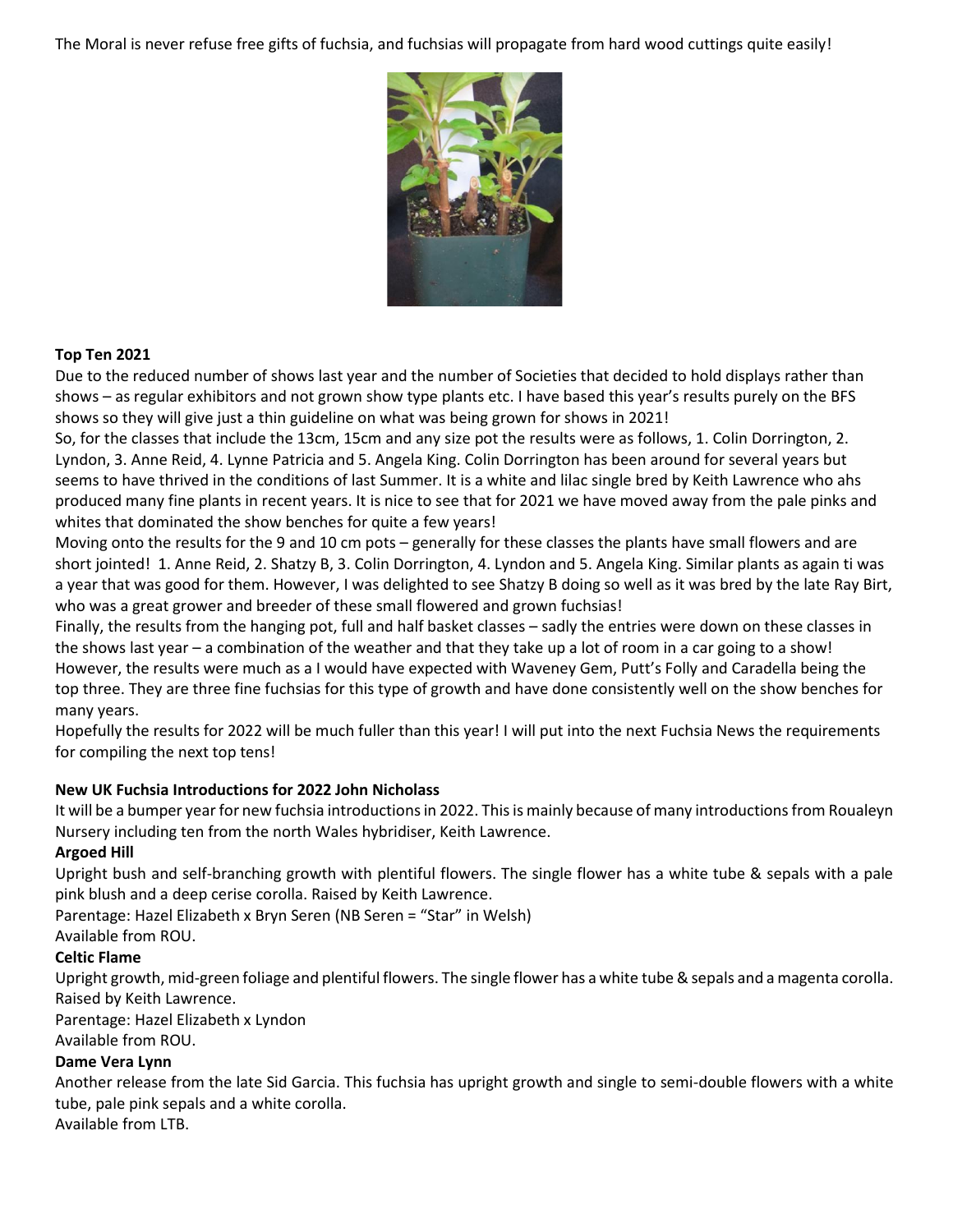#### **Dancing Dawn**

This was a chance encliandra seedling found growing in the greenhouse by the door of Carol Gubler's Little Brook Fuchsia Nursery and was known as "Door" for some time! A strong upright grower with small flowers of the encliandra type with a longish pale pink tube, pale pink sepals, and a rose corolla.

## Available from LTB.

#### **Ffordd Offa**

Bushy growth mid-green foliage and plentiful flowers. The single flower has a white tube & sepals and a flared deep lavender corolla, the petals having a white splash at the base and scalloped edges. Raised by Keith Lawrence. Parentage: Bryn Seren x (Wurzburg x Blacky)

Available from ROU.

#### **Gordon Reynolds**

A new release from Gordon Reynolds. Trailing growth with mid-green foliage and plentiful flowers. The single flower has a white tube & sepals and a purple corolla.

Available from ROU.

#### **George Evans**

This was a seedling passed onto Eric Coupland, a fuchsia enthusiast in Cumbria, by the late George Evans some years ago for him to grow and name. It has single to semi-double flowers with a cream tube and Sepals and a lilac-blue corolla Available from LTB.

#### **Grandad's Alice**

Bushy growth, mid-green foliage, and plentiful flowers. The single flower has a pale-pink tube and sepals and a white corolla. Named after the hybridiser Keith Lawrence's eldest granddaughter.

Parentage: Bryn Seren x Anne Reid

Available from ROU.

#### **Iceflow**

A new introduction from Barry Fleming. A rather lax growing fuchsia with brilliant white single flowers.

Available from FF.

#### **James**

Bushy growth, mid-green foliage and plentiful flowers. The single flower has a pale-pink tube & sepals and a violet corolla. Raised by Keith Lawrence.

Parentage: Bryn Seren x My Little Cracker Available from ROU.

#### **Janice Keane**

Another introduction from Malcolm Beerman from the Midlands. This upright bushy plant has mid-green foliage and medium sized single flowers. The flower has a pink tube and sepals and a white corolla. It has been found to be hardy in the Midlands.

Available from LTB.

#### **Joan Lawrence**

Another introduction from Keith Lawrence and name after late wife. Upright self-branching growth, mid to dark green foliage and plentiful flowers. The single flower has a vivid scarlet-red tube & sepals and a flared white corolla with red veining on the petals.

Parentage: Bryn Seren x Bryn-Y-Baal Available from ROU.

#### **Keira Thomas**

Upright growth with mid-green foliage and a single flower with a white tube, white sepals blushed pink at the base and a white corolla. Raised by the late John Fleming.

Available from FF.

#### **Mercia**

Upright self-branching growth, mid to dark green foliage and plentiful flowers. The single flower has a pale-pink tube & sepals and a white corolla. Raised by Keith Lawrence.

Parentage: Bryn Seren x My Little Cracker

Available from ROU.

#### **Moel Famau**

Upright self-branching growth, mid-green foliage and floriferous. The single flower has a white tube & sepals tipped green,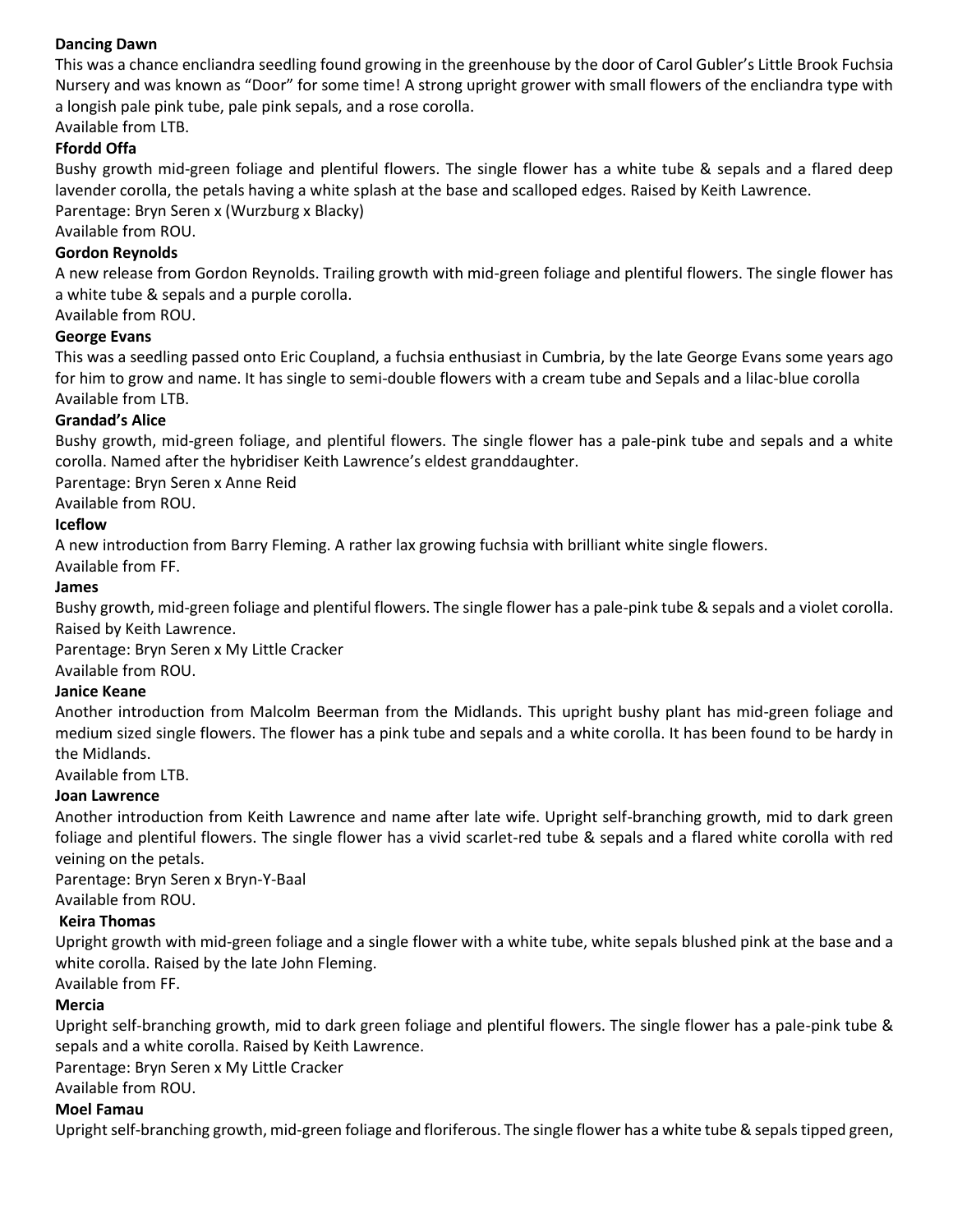and a cerise corolla. Raised by Keith Lawrence.

Parentage: Hazel Elizabeth x Bryn Seren

Available from ROU.

## **Mynydd Isa**

Upright self-branching growth, dark-green foliage and very floriferous. The single flower has a white tube & sepals and a vivid violet-magenta corolla. Raised by Keith Lawrence.

Parentage: Hazel Elizabeth x Bryn Seren

Available from ROU.

## **Mrs D Parrott**

A new release from Mal Wilkinson. This new cultivar resulted from a cross between 'Anne Reid' and 'Bryn-y-Baal'. This one looks like another winner. Upright with mid green foliage and medium sized single flowers with a pale cerise tube and sepals and a pale mauve corolla.

Available from C4U.

## **Pat Bastiman**

A new introduction from Mike Wilkins, with upright but arching growth with quite long internodal joints. The very plentiful small single flowers have a pale pink tube and sepals and a vivid cerise corolla. It has already won at national shows. Available from ROU.

## **Remember Terry**

Upright self-branching growth, mid-green foliage with a slight serrated edge to the leaves. The single flower has a white tube and pale pink sepals and a pale purple corolla with whiter areas of the petals. Another introduction from Chris Bright and named after the late owner of Bromac Nursery, Terry Brookfield.

Available from ROU.

## **Rosie Jane**

Upright self-branching growth, mid to dark-green foliage and very floriferous. The single flower has a white tube & white sepals splashed pink and darker underneath and a dark purple corolla. Raised by Keith Lawrence, named after one of his granddaughters.

Parentage: My Little Gem x Bryn Seren

Available from ROU.

#### **Raymar**

An introduction from the late Ray Weston, Upright and bushy growth with self-rich-red-aubergine flowers.

Available from LTB.

## **Thank You**

A new introduction from Barry Fleming with upright bushy growth and a single red & white flower, characterised by a very long stigma.

Available from LTB, ROU, FF.

- C4U Chillies For You. Web plants nursery run by Mal Wilkinson's daughter https://www.chillies4u.co.uk/
- LTB Little Brook Fuchsias; Tel 01252 329731; Location Ash Green nr Aldershot. [http://www.littlebrookfuchsias.co.uk/:](http://www.littlebrookfuchsias.co.uk/) No Mail Order.
- FF Fantasy Fuchsias: Tel: 07949116646, https://fantasyfuchsias.co.uk/ Mail Order Only
- ROU Roualeyn Fuchsias; Tel 01492 640548; Location Trefriw, Conwy [http://www.roualeynfuchsias.co.uk/index.php:](http://www.roualeynfuchsias.co.uk/index.php) Mail Order.

Good Growing and Best Wishes

Carol , Arthur and John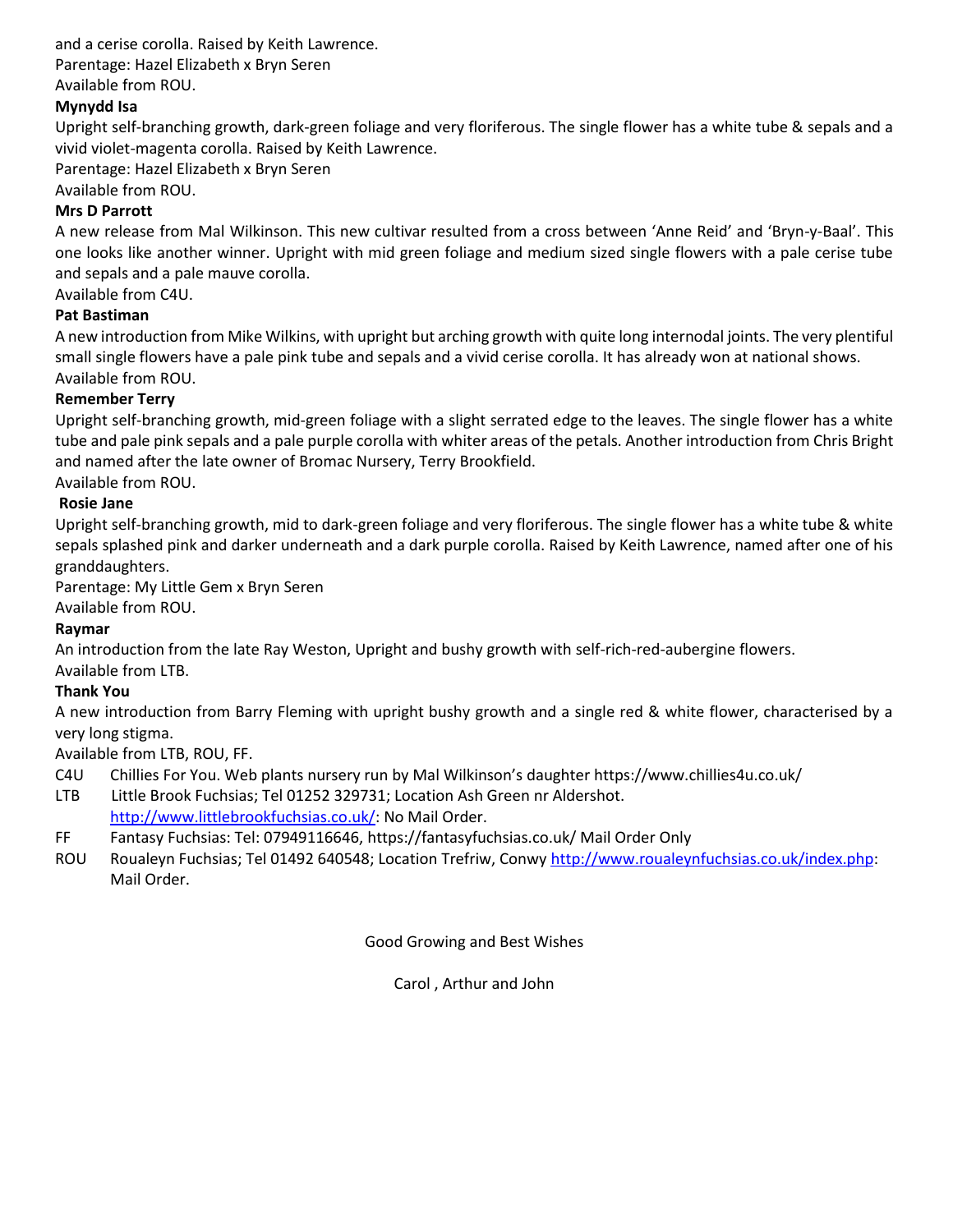## **Festival of Fuchsias**

2023 will be the 85<sup>th</sup> year of the BFS and we will be celebrating it in style!!

**Where -** as part of the Malvern Autumn Show in the Harvest Pavilion. The already large pavilion will be expanded in 2023 so that it can accommodate not only the usual (including our own) shows, but also our "Festival of Fuchsias**"**

**When** –  $22^{nd}$  to  $24^{th}$  September

**What –** We are only at the early stages of planning at the moment, however there will be a combination of displays both educational and full of flowers, mini talks and demonstrations. On the Friday and Saturday evenings we are planning on having special guest speakers as well as a meal. We will be able to give more information as time progresses!

**Can I get involved?! –** A resounding yes!!

**Displays** – we are hoping that both groups and individuals will put on stands – **if you are interested in knowing more** – please contact me. ( [carol.gubler@outlook.com](mailto:carol.gubler@outlook.com) ) Each stand will get 6 tickets to the show each day

**Talks, demonstrations and being part of the team** – we will be needing help on all of these – again please get in touch – we might not have a job for our immediately, but we will need you!

Visiting the event – as it is part of the show (which is vast!). We will be subsidising entry for BFS members to the show (a one day ticket) – again more details nearer the time.

**Now** – we need your help now – it is 10 years since we had a **new badge** design, which will be used not only as a badge, but also the logo for the event. Please send your thoughts and designs either by email or post to me by  $1<sup>st</sup>$  May 2022.

We look forward to seeing you there!!

We are really hoping that you would like to get involved and we are taking this opportunity to get you up to date with the plans so far and to see if you would like to get involved in this one-off celebration at a fantastic event!

In this Fuchsia News you will find the following

- Application form (don't panic if things change then that will be fine)
- What is available tables, electricity etc.

There will be lots more updates as we progress!

Please can you get the application form back to me [\( carol.gubler@outlook.com](mailto:carol.gubler@outlook.com) )as soon as you can, although we do appreciate that so much can change in the next year or so! However, please try and have a chat with the rest of your committee and then let me know if you would like to come! Even if you are unable to put on stand then perhaps you or some of your members could get involved as a helper that weekend!

Anyway, I do hope that you will make the most of this opportunity and come and join us at the Malvern Autumn Show

We look forward to hearing from you!!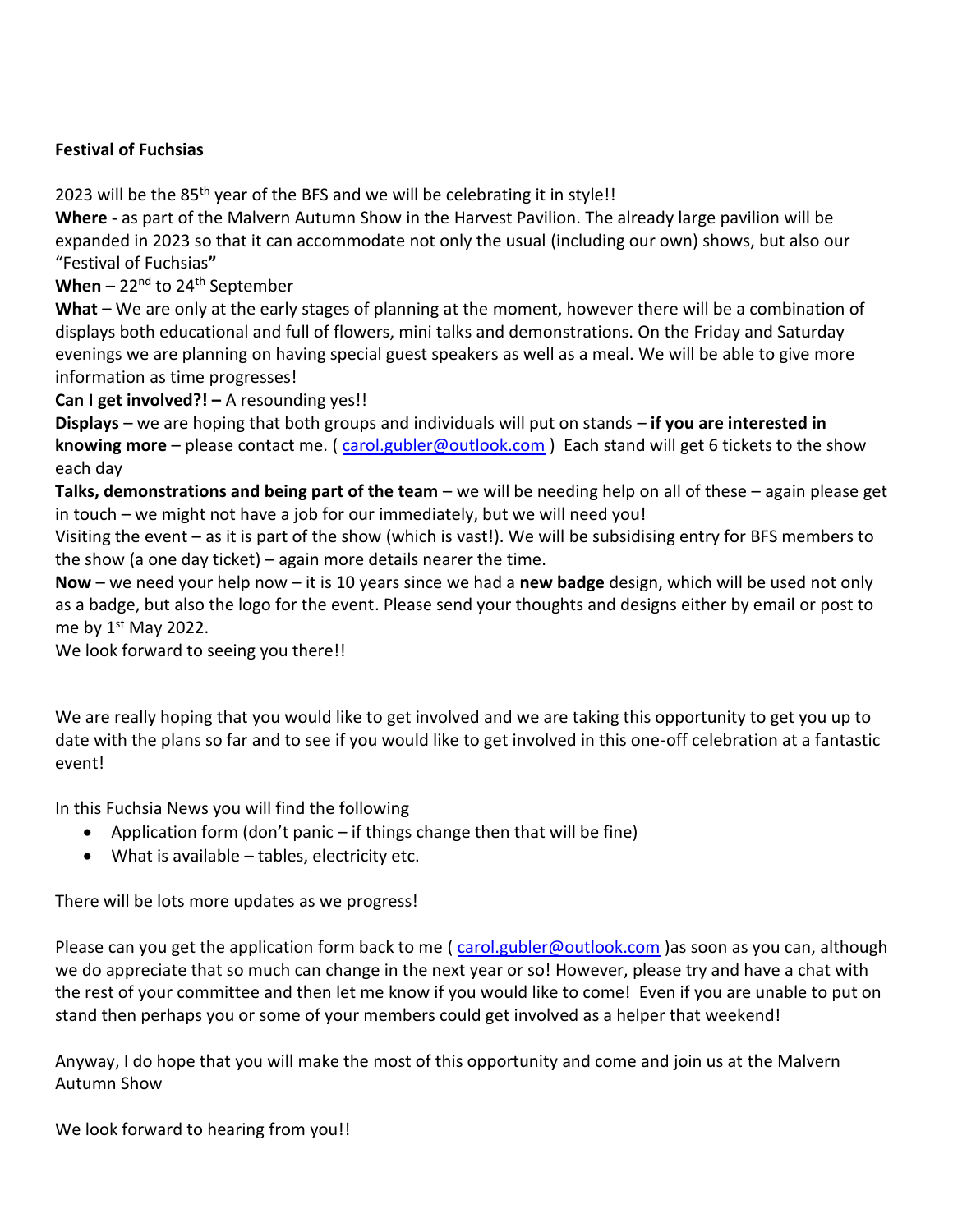# **Festival of Fuchsias at Malvern Autumn Show 2023**

| Yes, we are interested in having a stand at the Festival of Fuchsias |  |
|----------------------------------------------------------------------|--|
|                                                                      |  |
|                                                                      |  |
|                                                                      |  |
|                                                                      |  |
|                                                                      |  |
|                                                                      |  |
| <b>Tiering for tables?</b> $-$ see below                             |  |
| Electricity Yes/No                                                   |  |

## **Possible Theme – please delete the one that is not applicable**

- **1. Floral** predominantly flowering plants all clearly labelled. A great splash of colour.
- **2. Education**  a stand that concentrates perhaps on one aspect of growing fuchsias, could be one type such as species, or a style of fuchsias such as how to grow a standard, or perhaps taking cuttings etc. I leave it to your imagination.
- **3. Something else**!